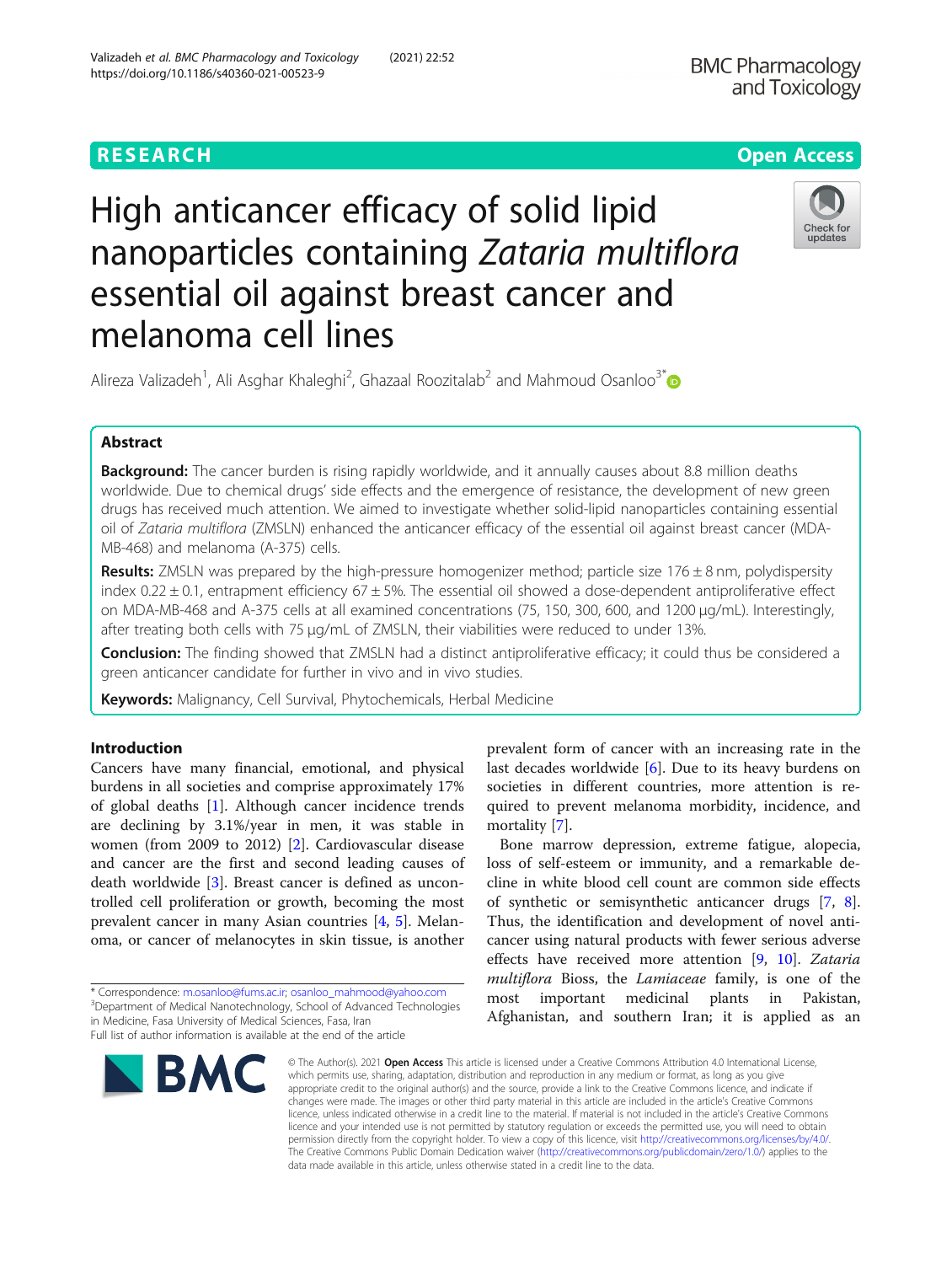antiseptic and antitussive in respiratory tract disorders [[11\]](#page-5-0). The *Z. multiflora* essential oil (ZMEO) also possesses many biological activities, including anticancer and antioxidant effects  $[11, 12]$  $[11, 12]$  $[11, 12]$ . EOs (such as ZMEO) are generally hydrophobic; loading them into nanocarriers is one of the most effective ways to improve their performance in laboratory and animal researches [[13,](#page-5-0) [14\]](#page-5-0). Solid-lipid nanoparticles (SLN) possess advantages over other colloidal systems, such as improved physical stability and sustaining the drug release [[15](#page-5-0), [16](#page-5-0)]. We describe here SLNs containing ZMEO (ZMSLN) model for natural indexing products with anticancer effects against breast cancer (MDA-MB-468) and melanoma (A-375) cells.

#### Materials and Methods

MDA-MB-468 (ATCC HTB-132 and A-375 (ATCC CRL-1619) as breast cancer and melanoma cell lines were purchased from Pasteur Institute of Iran. Stearic acid, tween 80, span 60, phosphate-buffered saline (PBS) tablets, penicillin-streptomycin, trypsin, dimethyl sulfoxide (DMSO), absolute ethanol (99.8%), and MTT (3- (4, 5-dimethyl thiazolyl-2)-2, 5diphenyltetrazolium bromide) were bought from Merck Co. (Germany). Shellmax (China) and Gibco (USA) supplied cell culture medium (RPMI 1640) and fetal bovine serum (FBS). ZMEO was bought from Zardband Pharmaceutical Co. (Iran).

#### Preparation of ZMSLN

ZMSLN was prepared according to our described highpressure Homogenizer method [[17](#page-5-0)]. ZMEO (1% v/v) was first dissolved in stearic acid 4% w/v (temperature = 85 °C) and a hot span 60 2% w/v (lipophilic surfactant). After that, the prepared mixture was dispersed in a hot surfactant solution (tween 80—4%) and homogenized (1 min, 8000 RPM) using a high-shear Homogenizer (D-91126 Schwabach, Heidolph, Germany). The obtained pre-emulsion was then homogenized, three cycles, at high pressure, 500 bar, using an APV Micron Lab 40 (APV Systems, Unna, Germany) thermostated at 90 °C. Moreover, free SLNs were also prepared in the same procedure; only ZMEO was not used.

## Investigation particle size and morphology of the prepared SLNs

The size of ZMSLN and free SLNs were analyzed by Dynamic Light Scattering (DLS, the model of 9900, K-one Nano Ltd., Korea). The formulation was poured into a quartz cell and situated in the hole of the device for analysis.

To determine the shape of ZMSLN and free SLNs, it was first diluted two times with distilled water; one drop was then impregnated on a copper grid (200-mesh carbon-coated). Next, it was stained with phosphotungstic acid (2%) solution, dried at room temperature, and subjected to a TEM device, Philips CM30 TEM microscope (Netherlands).

#### Entrapment efficiency

ZMEO was first diluted in ethanol in a 150–350 μg/mL concentration, and absorbance was then screened (200– 400 nm) to determine the maximum absorption wavelength ( $\lambda$  max). The standard calibration curve (with regression equation) for ZMEO was then plotted (see Fig. [3\)](#page-3-0). For determining entrapment efficiency, ZMSLN was first centrifuged for 20 min at 25,000 RPM and then filtered using a syringe filter (pore size  $0.22 \mu m$ ;  $n = 3$ ). ZMEO content in the supernatant was then determined by the UV-Visible method; absorbance at  $\lambda$  max was placed in the regression equation.

Entrapment efficiency = (initial drug amount-drug supernatant/in  $\times$  100

 $(1)$ 

#### MTT assay

The in vitro cytotoxicity of ZMEO and ZMSLN on the breast cancer (MDA-MB-468) and melanoma (A-375) cancer cells was estimated by MTT assay according to our previous study with slight modification [\[18](#page-5-0)]. ZMEO was dissolved (4800 μg/mL) in PBS solution containing 0.5% DMSO; required serial dilutions were also prepared using the same solvent. The cells were first seeded  $(1 \times$  $10<sup>4</sup>$  cells/well) in 96-well culture plates overnight. Wells content was then replaced with  $75 \mu g.mL^{-1}$  RPMI complete medium (containing 10% FBS and penciling/ streptomycin 1%). The cells were treated with various concentrations of ZMEO and ZMSLN (75, 150, 300, 600, and  $1200 \mu g.mL^{-1}$ ), as well as free SLNs; treated plates were incubated for 24 h  $(37^{\circ}C \text{ and } 5\% \text{ of } CO_{2}$ concentration). Wells' content was then discarded and washed with PBS to the removed milky color of ZMSLN. After that, 100 μL of MTT reagent (0.5 mg/mL dissolved in RPMI) was treated for each well and incubated for 4 h at 37 °C and 5% of  $CO_2$  concentration. Finally, 100  $\mu$ L/ well DMSO was added to solubilization the precipitate formazan crystals to the obtained purple color. The absorbance (A) of wells was measured at 570 nm by the ELISA Plate Reader. Cell viabilities at different concentrations were calculated by eq. 2. Six well/plates were considered the control group, contained with PBS solution containing  $0.5\%$  DMSO ( $25 \mu L$ ) and RPMI ( $75 \mu L$ ).

Cell viability =  $(A \, sample/A \, control) \times 100$  (2)

## Statistical Analysis

All the tests were carried out in triplicate; results were expressed as mean ± SD. CalcuSyn software (Free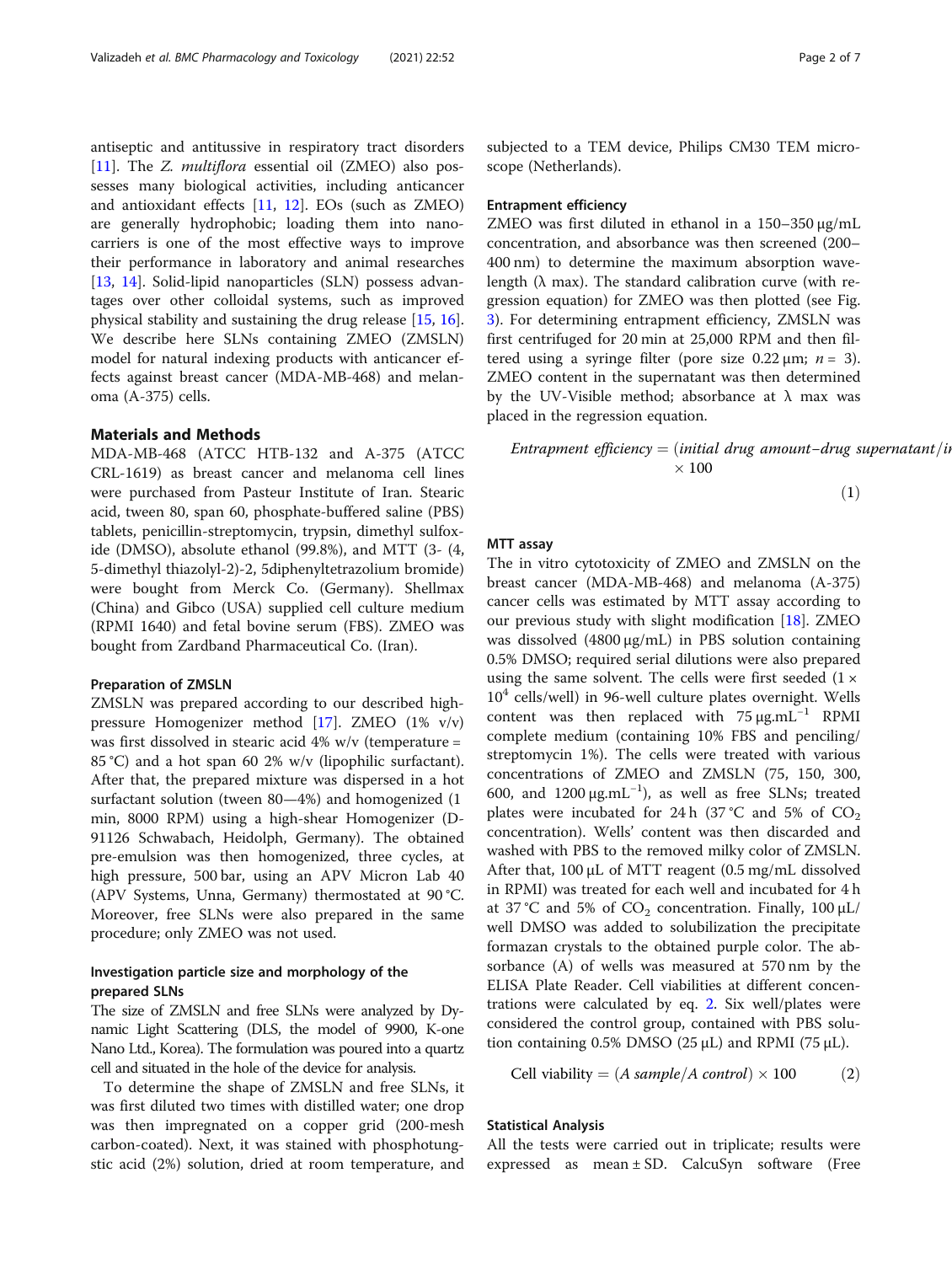version, BIOSOFT, UK) was applied for calculating the  $IC_{50}$ s of the samples. One-way ANOVA (SPSS software v. 22, USA) with the least significant difference test (L.S.D) at the 5% level was used to compare anticancer activities.

## Results

## Characterization of size, morphology, and entrapment efficiency

DLS characterized the ZMSLN with a particle size of  $176 \pm 8$  nm and a polydispersity index of  $0.22 \pm 0.1$  (see Fig. 1). The morphology of ZMSLN was demonstrated by TEM; it showed a spherical shape with a toothed shell-like (see Fig. 2). Moreover, a polluted calibration curve for determining the amount of ZMEO is depicted in Fig. [3](#page-3-0). Noted, λ max of ZMEO was obtained at 236 nm, and the entrapment efficiency was achieved at 67 ± 5%.

## In vitro anticancer activity

As shown in Fig. [4A](#page-3-0), MDA-MB-468 cancer cells have susceptibility to ZMSLN at all concentrations. Besides, the results showed that the survival of MDA-MB-468 cancer cells was under 50% at a concentration of  $≥600 \mu g.mL^{-1}$  in the treating group with ZMEO. The difference between the anticancer activity of ZMEO and ZMSLN was significant  $(P < 0.001)$  at all concentrations. Moreover, a significant difference  $(P < 0.001)$  is observed amongst the control group and treated cells with free SLNs; viability was reduced to 79%.

From Fig. [4B](#page-3-0), the viability of the A-375 cell line in the presence of ZMEO and ZMSLN showed a significant reduction under 50% at all concentrations. The Fig. 2 Image of solid-lipid nanoparticles containing Z. multiflora EO (ZMSLN). Scale bar = 200 nm

results demonstrated that ZMSLN had significantly higher anticancer activity than ZMEO at all concentrations  $(P < 0.001)$ . Besides, the viability of the cell after treatment with free SLNs was significantly  $(P <$ 0.001) reduced (to  $\sim$ 82%) in comparison with the control group.

IC<sub>50</sub> values of ZMEO against MDA-MB-468 and A-375 cells were obtained at 380 and 59 μg.mL-1. Because even the lowest concentration of the ZMSLN reduced cell viability of both cell lines below  $\sim$  %13, IC<sub>50</sub> of ZMSLN was thus not calculating precisely. However, it could be concluded that ZMSLN had a distinct antiproliferative effect.

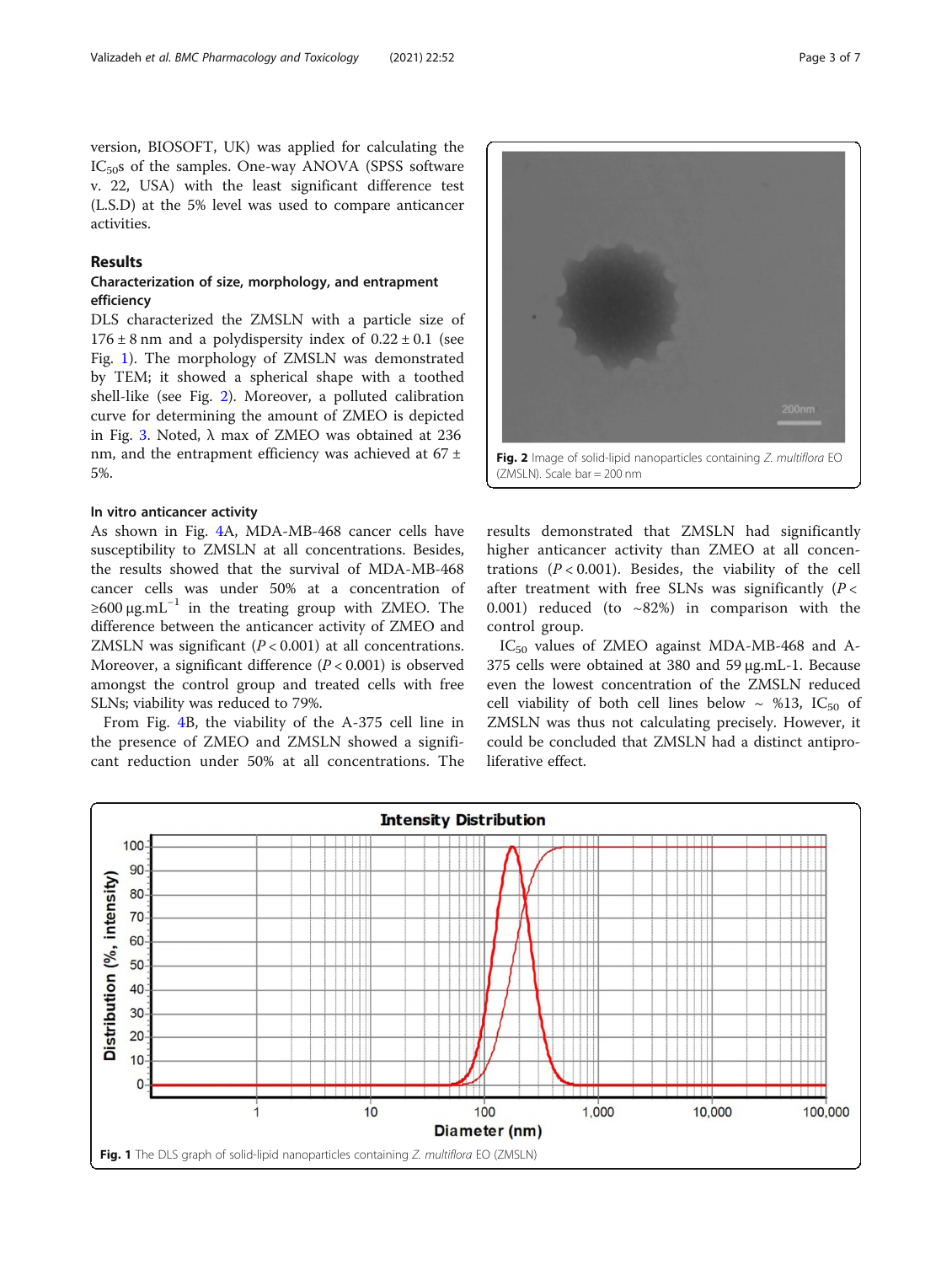<span id="page-3-0"></span>

## **Discussions**

Breast and skin cancer are the two most frequent types of cancers worldwide [\[19,](#page-5-0) [20\]](#page-5-0). The commonest lifethreatening malignancy in women is breast cancer; it is the cause of 14% of all cancer-related fatalities [[21](#page-5-0), [22](#page-5-0)]. MDA-MB-468 without estrogen and progesterone receptors and  $HER<sub>2</sub>$  non-expression (triple-negative) is an invasive and poorly differentiated cell line. It is one of the commonly used cell lines in the literature [\[23,](#page-5-0) [24\]](#page-5-0). Skin cancer is the most common and preventable carcinoma around the world, and rising annual incidence has made it a pre-eminent public health threat [\[25\]](#page-5-0). Malignant melanoma is a type of skin cancer and is responsible for most skin cancer deaths; it begins with the abnormal

proliferation of cells known as melanocytes [\[26\]](#page-5-0). Amongst melanoma cell lines, A-375 cells are aggressive with low susceptibility to chemotherapy [\[27](#page-5-0), [28](#page-5-0)].

Natural products, especially EOs, have been widely used for their therapeutic properties as chemopreventive/chemotherapeutic agents in vitro and in vivo studies [[29](#page-5-0)–[31](#page-5-0)]. For instance, in our previous study, chemical compositions of ZMEO (the used batch in the current study) was first investigated; carvacrol (30.2%), thymol (25.2%), o-cymene (10.7%), c-terpinene (6.1%), and  $α$ pinene (3.616%) were identified as five major compounds. Its anticancer effects were then evaluated against breast cancer cell lines, including MCF-7, MDA-MB-175, and MDA-MB-231;  $IC_{50}$  values were obtained

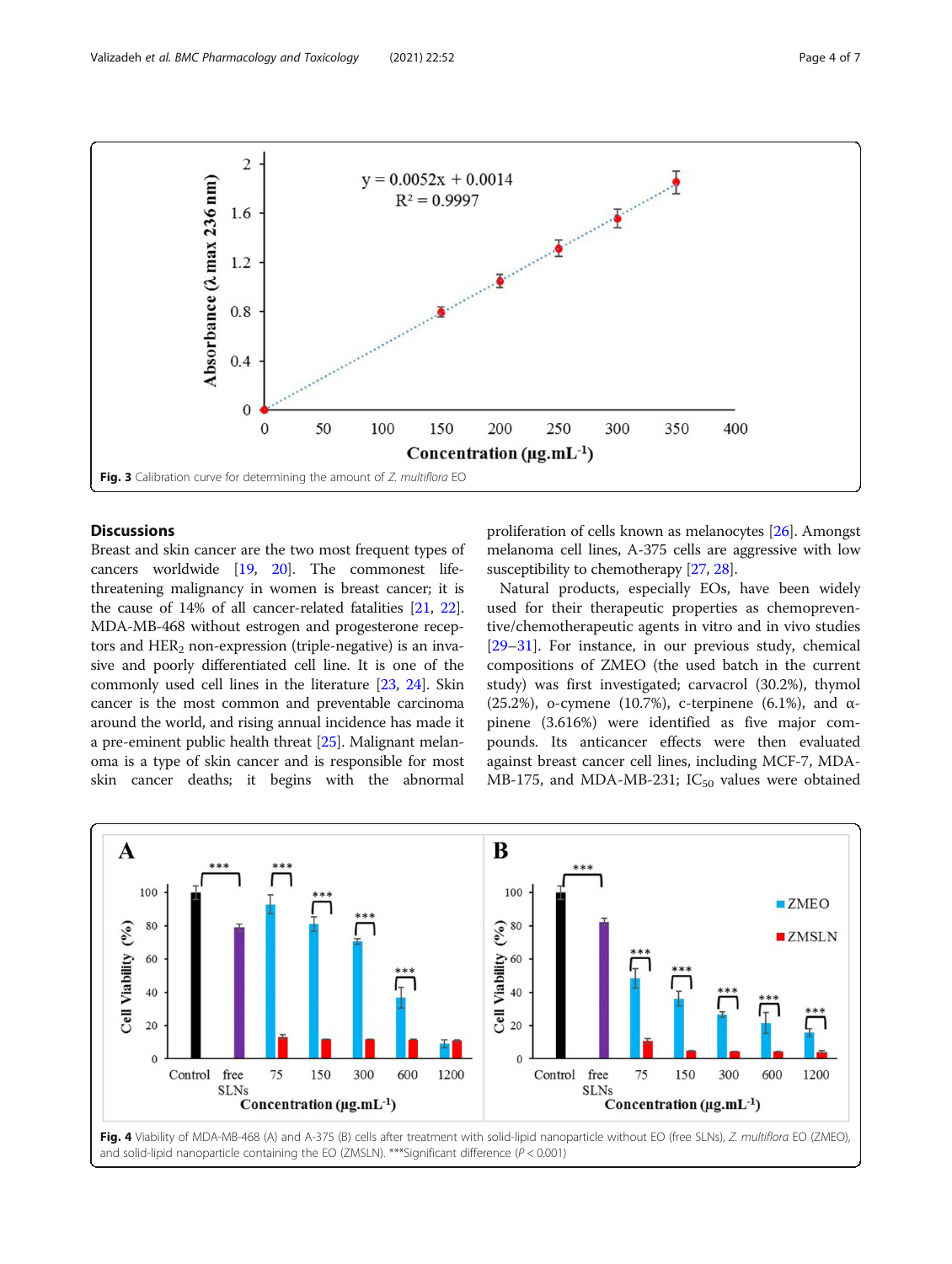as 76, 70, and  $104 \mu g.mL^{-1}$  [\[32](#page-5-0)]. Furthermore, the anticancer effect of major ingredients of some EOs has been repeatedly investigated on different cancer cells [\[33](#page-5-0)]. For instance, anticancer effects of ZMEO main constituents, i.e., thymol and carvacrol (monoterpenoids and monoterpenes), were reported [[33](#page-5-0)–[36](#page-6-0)]. For instance, thymol and carvacrol at lower concentrations had antioxidant activity and at higher doses had antiproliferative and apoptotic effects [\[37\]](#page-6-0). The cytotoxicity of carvacrol with IC<sub>50</sub> 380 μM was more potent than thymol with IC<sub>50</sub> 497 μM against human non-small cell lung carcinoma after a 24 h incubation period [\[37\]](#page-6-0). Recently anticancer effects of thymol and carvacrol were investigated against the SKOV-3 ovarian cancer cell line by Elbe et al.; thymol was more potent than carvacrol [[38](#page-6-0)].

SLNs contain a hydrophobic solid matrix core with one layer of a phospholipid coating [\[39\]](#page-6-0). The high entrapment efficiency for hydrophobic drugs in the core, well-tolerated composition due to physiologically similar lipids, prolonged drug release feature, low toxicity, biodegradable composition, and high stability makes SLNs promising candidates for cancer therapy and pharmaceuticals usage  $[40, 41]$  $[40, 41]$  $[40, 41]$  $[40, 41]$ . It was thus chosen in the current study to entrap ZMEO inside the core. However, some reports on the loading of EOs into SLNs have been found. In one research, SLNs containing Croton argyro*phyllus* EO with the particle size of  $201.4 \pm 2.3$  nm and entrapment efficacy  $89.63 \pm 1.02\%$  was reported; an improvement in antioxidant properties of EO in the treatment of neurodegenerative diseases was observed [\[42](#page-6-0)]. In another research, SLNs containing ZMEO were prepared to increase its antifungal activity efficiency. The entrapment efficacy of ZMSLN was  $64.6 \pm 3.8$ %, with a particle size of  $134 \pm 7$  nm. ZMSLN also facilitated the applicability of ZMEO as antimicrobials and antifungal medication [\[43](#page-6-0), [44\]](#page-6-0). SLNs loaded with Eugenia caryophyllata EO were presented a unique nanoparticulate system with a vast antimicrobial activity. The particle size was between  $397 \pm 10$  nm and  $786 \pm 11$ , with entrapment efficacy at approximately 70% [\[43\]](#page-6-0). Another study aimed to prepare SLNs (with a mean size of  $113.3 \pm 3.6$  nm and entrapment efficacy of  $80\% \pm 1\%$  for the oral delivery of two EOs. The SLNs increased the antitumoral activity of EOs in H22-bearing Kunming mice [[44](#page-6-0)]. In 2013, Moghimpour et al. designed and prepared a SLN from ZMEO using hot homogenization and precipitation methods; the prepared SLNs had a mean size of 650 nm [[45](#page-6-0)]. Ehsanfar et al. applied the ultrasonic Homogenizer method to produce several SLNs with different sizes [[46](#page-6-0)].

Furthermore, several studies showed that formulating EO in nanocarriers leads to higher activity. For example, Nasseri et al. prepared ZMSLN with a particle size of  $255 \pm 3$  nm to improve and control antifungal efficiency in some fungal pathogens [\[47\]](#page-6-0). In our previous study, antibacterial activity increased by reducing the particle size of two EOs of Zataria multiflora and Mentha piperita [\[48\]](#page-6-0). In addition, the leishmanicidal activity of Cinnamomum zeylanicum EO against Leishmania tropica and Leishmania major was increased when size was reduced to the nanoscale range,  $52 \pm 4$  nm [\[18](#page-5-0)]. Also, curcuminloaded SLN had greater antiproliferative activity on breast cancer cells than the bulk of curcumin [[49](#page-6-0)]. Besides, the anticancer activity of variabilin was improved by reducing the size to nano range  $(IC_{50} 8.94 \mu M)$  compared with free variabilin (IC<sub>50</sub> 87.74  $\mu$ M) against the PC-3 cell line [\[50](#page-6-0)].

In the current study, the anticancer activity of ZMEO and ZMSLN was evaluated; results represented that ZMEO at the nanoscale size (176 nm) had a substantially more anticarcinogenic effect compared with bulk form against MDA-MB-468 and A-375 cancer cell lines. It may relate to the higher efficiency of cellular uptake and intracellular absorption of ZMSLN than the bulk form of ZMEO [[51\]](#page-6-0). Moreover, in the current study, no doseresponse effects were observed in cells treated with ZMSLN; viability of MDA-MB-468 cells was reduced to  $\sim$ 10%, and A-375 cells viability was reduced to  $\sim$ 5% at a concentration range of 150–1200 μg.mL−<sup>1</sup> . This is due to the maximum capacity of this nanoformulation at exanimated concentrations; with decreasing concentrations, lower efficacies become visible. In our previous report, the anticancer properties of chitosan nanoparticles containing Citrus sinensis and Citrus limon essential oils at exanimated concentrations were also not dosedependent [[52](#page-6-0)]. However, due to the promising efficacies of the prepared nanoformulation (ZMSLN) in a wide range of concentrations (150–1200 μg.mL<sup>-1</sup>), further research to investigate toxic effects on normal cells and other cancer cell lines in vitro and animal models are suggested.

#### Conclusions

Solid-lipid nanoparticle-containing Z. multiflora EO (ZMSLN) with a particle size of  $176 \pm 8$  nm, polydispersity index  $0.22 \pm 0.1$ , and entrapment efficiency  $67 \pm 5\%$ was first prepared. The comparative study showed that ZMSLN had a higher anticancer activity on tested cancer lines (MDA-MB-468 and A-375) than the EO treatment group. Furthermore, after treating both cell lines with the lowest examined concentration of ZMSLN, 75 μg/mL, their viabilities were decreased under %13. ZMSLN could thus be introduced as a green potent antiproliferative candidate. However, more studies should be evaluated to reveal the exact mechanism of anticancer activity of ZMSLN.

Acknowledgments

Not applicable.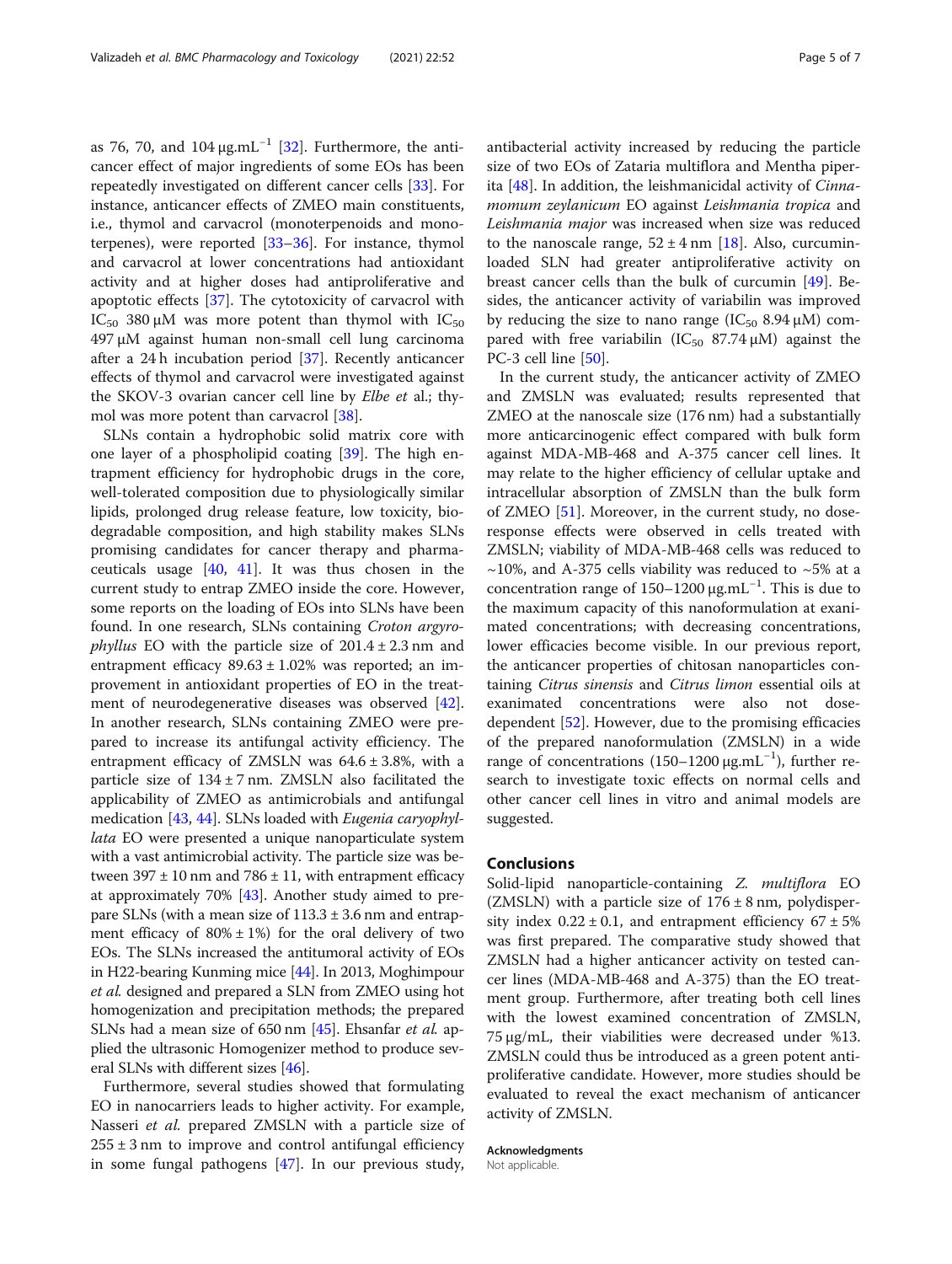#### <span id="page-5-0"></span>Authors' contributions

AV analyzed the data and was the main drafter of the manuscript. AA. Kh revised the manuscript. GhR reviewed the literature. MO designed the study and carried out all laboratory examinations. All authors contributed to drafting the manuscript and approved the final version.

#### Funding

Fasa University of Medical Sciences financially supported this research, grant number 99126.

#### Availability of data and materials

All data generated or analyzed during this study are included in this published article.

#### **Declarations**

#### Ethics approval and consent to participate

The ethical committee has ethically approved this research; IR.FUMS.REC.1399.139. This research did not involve in vivo or human study, so consent to participate did not use.

#### Consent for publication

Not Applicable.

#### Competing interests

## None.

#### Author details

<sup>1</sup>Department of Medical Nanotechnology, School of Advanced Technologies in Medicine, Tehran University of Medical Sciences, Tehran, Iran. <sup>2</sup>Noncommunicable Diseases Research Center, Fasa University of Medical Sciences, Fasa, Iran. <sup>3</sup>Department of Medical Nanotechnology, School of Advanced Technologies in Medicine, Fasa University of Medical Sciences, Fasa, Iran.

## Received: 29 April 2021 Accepted: 20 September 2021 Published online: 30 September 2021

#### References

- 1. Cancer. [\[https://www.who.int/health-topics/cancer#tab=tab\\_1](https://www.who.int/health-topics/cancer#tab=tab_1)].
- 2. Siegel RL, Miller KD, Jemal A. Cancer statistics, 2016. CA Cancer J Clin. 2016; 66(1):7–30.
- 3. Nagai H, Kim YH. Cancer prevention from the perspective of global cancer burden patterns. J Thorac Dis. 2017;9(3):448–51.
- 4. What Is Breast Cancer? [\[https://www.cdc.gov/cancer/breast/basic\\_info/what](https://www.cdc.gov/cancer/breast/basic_info/what-is-breast-cancer.htm#:~:text=Breast%20cancer%20is%20a%20disease)[is-breast-cancer.htm#:~:text=Breast%20cancer%20is%20a%20disea](https://www.cdc.gov/cancer/breast/basic_info/what-is-breast-cancer.htm#:~:text=Breast%20cancer%20is%20a%20disease) [se,](https://www.cdc.gov/cancer/breast/basic_info/what-is-breast-cancer.htm#:~:text=Breast%20cancer%20is%20a%20disease)different%20parts%20of%20the%20breast.]
- Youn HJ, Han W. A Review of the Epidemiology of Breast Cancer in Asia: Focus on Risk Factors. Asian Pac J Cancer Prev. 2020;21(4):867–80.
- 6. Matthews NH, Li WQ, Qureshi AA, Weinstock MA, Cho E. Epidemiology of Melanoma. In: Ward WH, Farma JM, editors. Cutaneous Melanoma: Etiology and Therapy. Brisbane (AU): Codon Publications; 2017.
- 7. Mohamed JM, Alqahtani A, Ahmad F, Krishnaraju V, Kalpana K. Pectin cofunctionalized dual layered solid lipid nanoparticle made by soluble curcumin for the targeted potential treatment of colorectal cancer. Carbohydr Polym. 2021;252:117180.
- 8. Nurgali K, Jagoe RT, Abalo R. Adverse effects of cancer chemotherapy: Anything new to improve tolerance and reduce sequelae? Front Pharmacol. 2018;9:245.
- Rayan A, Raiyn J, Falah M. Nature is the best source of anticancer drugs: Indexing natural products for their anticancer bioactivity. PLoS One. 2017; 12(11):e0187925.
- 10. Abedinpour N, Ghanbariasad A, Taghinezhad A, Osanloo M. Preparation of Nanoemulsions of Mentha piperita Essential Oil and Investigation of Their Cytotoxic Effect on Human Breast Cancer Lines. BioNanoScience. 2021;11: 428–36.
- 11. Azadi M, Jamali T, Kianmehr Z, Kavoosi G, Ardestani SK. In-vitro (2D and 3D cultures) and in-vivo cytotoxic properties of Zataria multiflora essential oil (ZEO) emulsion in breast and cervical cancer cells along with the investigation of immunomodulatory potential. J Ethnopharmacol. 2020;257: 112865.
- 12. Kavoosi G, Rabiei F. Zataria multiflora: chemical and biological diversity in the essential oil. J Essent Oil Res. 2015;27(5):428–36.
- 13. Gafur A, Sukamdani GY, Kristi N, Maruf A. From bulk to nano-delivery of essential phytochemicals: recent progress and strategies for antibacterial resistance 2020, 8(43):9825–9835.
- 14. Rathore C, Rathbone MJ, Chellappan DK, Tambuwala MM. Nanocarriers: more than tour de force for thymoquinone. Expert Opin Drug Deliv. 2020; 17:479–94.
- 15. Rosiaux Y, Jannin V, Hughes S, Marchaud D. Solid lipid excipients as matrix agents for sustained drug delivery. Excipient Applications in Formulation Design and Drug Delivery. J Control Release. 2015:237–71.
- 16. Rajpoot K. Solid lipid nanoparticles: a promising nanomaterial in drug delivery. Curr Pharm Des. 2019;25(37):3943–59.
- 17. Kelidari HR, Moemenbellah-Fard MD, Morteza-Semnani K, Amoozegar F, Shahriari-Namadi M, Saeedi M, et al. Solid-lipid nanoparticles (SLN) s containing Zataria multiflora essential oil with no-cytotoxicity and potent repellent activity against Anopheles stephensi. J Parasit Dis. 2021;45(1):101– 8.
- 18. Ghanbariasad A, Valizadeh A, Ghadimi SN, Fereidouni Z, Osanloo M. Nanoformulating Cinnamomum zeylanicum essential oil with an extreme effect on Leishmania tropica and Leishmania major. J Drug Deliv Sci Technol. 2021;63:102436.
- 19. Waks AG, Winer EP. Breast cancer treatment: a review. JAMA. 2019;321(3): 288–300.
- 20. Lomas A, Leonardi-Bee J, Bath-Hextall F. A systematic review of worldwide incidence of nonmelanoma skin cancer. Br J Dermatol. 2012;166(5):1069–80.
- 21. Sharma GN, Dave R, Sanadya J, Sharma P, Sharma K. Various types and management of breast cancer: an overview. J Adv Pharm Technol Res. 2010; 1(2):109.
- 22. McGuire A, Brown JA, Kerin MJ, Metastatic breast cancer: the potential of miRNA for diagnosis and treatment monitoring. Cancer Metastasis Rev. 2015;34(1):145–55.
- 23. Wang WL, Porter W, Burghardt R, Safe SH. Mechanism of inhibition of MDA-MB-468 breast cancer cell growth by 2, 3, 7, 8-tetrachlorodibenzo-p-dioxin. Carcinogenesis. 1997;18(5):925–33.
- 24. Androutsopoulos V, Arroo RR, Hall JF, Surichan S, Potter GA. Antiproliferative and cytostatic effects of the natural product eupatorin on MDA-MB-468 human breast cancer cells due to CYP1-mediated metabolism. Breast Cancer Res. 2008;10(3):R39.
- 25. Gordon R. Skin cancer: an overview of epidemiology and risk factors. Semin Oncol Nurs. 2013;29(3):160–9.
- 26. Uong A, Zon LI. Melanocytes in development and cancer. J Cell Physiol. 2010;222(1):38–41.
- 27. Maksimović-Ivanić D, Bulatović M, Edeler D, Bensing C, Golić I, Korać A, et al. The interaction between SBA-15 derivative loaded with Ph (3) Sn (CH (2))(6) OH and human melanoma A375 cell line: uptake and stem phenotype loss. J Biol Inorg Chem. 2019;24(2):223–34.
- 28. Massi D, Brusa D, Merelli B, Ciano M, Audrito V, Serra S, et al. PD-L1 marks a subset of melanomas with a shorter overall survival and distinct genetic and morphological characteristics. Ann Oncol. 2014;25(12):2433–42.
- 29. Leal PF, Braga ME, Sato DN, Carvalho JE, Marques MO, Meireles MAA. Functional properties of spice extracts obtained via supercritical fluid extraction. J Agric Food Chem. 2003;51(9):2520–5.
- 30. Soylu EM, Kurt Ş, Soylu S. In vitro and in vivo antifungal activities of the essential oils of various plants against tomato grey mould disease agent Botrytis cinerea. Int J Food Microbiol. 2010;143(3):183–9.
- 31. Panth N, Manandhar B, Paudel KR. Anticancer activity of Punica granatum (pomegranate): a review. Phytother Res. 2017;31(4):568–78.
- 32. Ghanbariasad A, Osanloo M. Development of two stable green nanoformulations with potent anticancer properties. J Nanomed Res. 2020;5(3):234–44.
- 33. Günes-Bayir A, Kocyigit A, Guler EM, Dadak A. In Vitro Hormetic Effect Investigation of Thymol on Human Fibroblast and Gastric Adenocarcinoma Cells. Molecules. 2020;25(14):3270.
- 34. Islam MT, Khalipha AB, Bagchi R, Mondal M, Smrity SZ, Uddin SJ, et al. Anticancer activity of thymol: A literature-based review and docking study with Emphasis on its anticancer mechanisms. IUBMB Life. 2019;71(1):9–19.
- 35. Zeng Q, Che Y, Zhang Y, Chen M, Guo Q, Zhang W. Thymol Isolated from Thymus vulgaris L. Inhibits Colorectal Cancer Cell Growth and Metastasis by Suppressing the Wnt/β-Catenin Pathway. Drug Des Devel Ther. 2020;14: 2535–47.